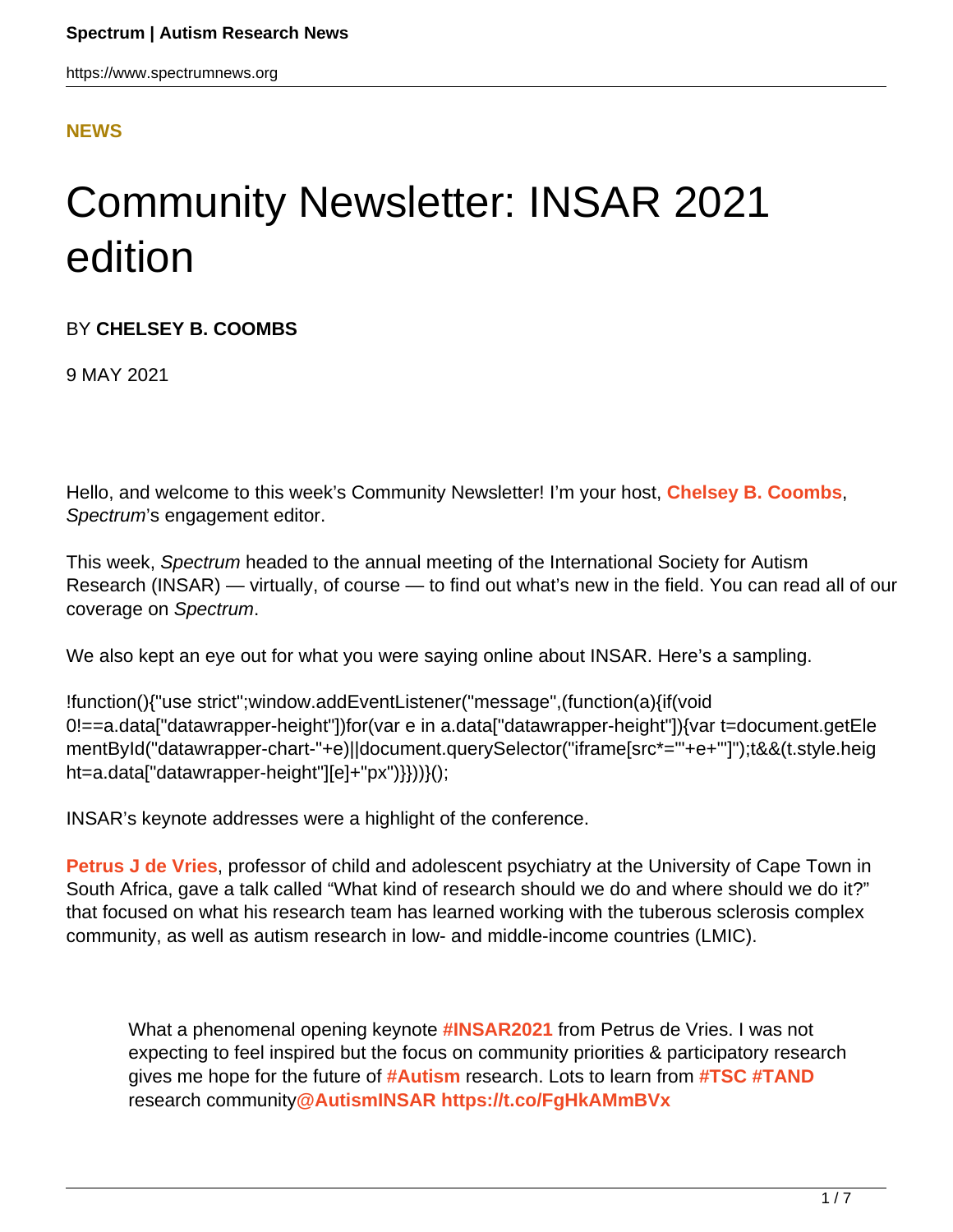https://www.spectrumnews.org

— The Autistic Doctor (@AutisticDoctor) **[May 4, 2021](https://twitter.com/AutisticDoctor/status/1389608995019702274?ref_src=twsrc%5Etfw)**

I really enjoyed Petrus de Vries' keynote at **[#INSAR2021](https://twitter.com/hashtag/INSAR2021?src=hash&ref_src=twsrc%5Etfw)**

My take home was the move from research on communities, to in communities, to with communities. And the need for more research in LMIC (where the majority of autistic individuals live). The pie chart was eye opening.

— Clare Harrop (@ClareHarropPhD) **[May 4, 2021](https://twitter.com/ClareHarropPhD/status/1389588438211567620?ref_src=twsrc%5Etfw)**

I think Dr. de Vries answering to the question "how can we navigate academia and publishing where studies get rejected because they come from LMIC?" was one of the best parts of his keynote. Resource and capacity building in LMIC is central **[#INSAR2021](https://twitter.com/hashtag/INSAR2021?src=hash&ref_src=twsrc%5Etfw)**

— Dr Teresa Del Bianco (@teresaDBnco) **[May 4, 2021](https://twitter.com/teresaDBnco/status/1389593550904602624?ref_src=twsrc%5Etfw)**

A keynote address from **[Tony Charman](https://twitter.com/TonyASDorAFC)**, chair of clinical child psychology at King's College London in the United Kingdom, looked at early autism diagnosis and intervention, and what researchers can learn from the past.

Fantastic **[#INSAR2021](https://twitter.com/hashtag/INSAR2021?src=hash&ref_src=twsrc%5Etfw)** keynote from **[@TonyASDorAFC](https://twitter.com/TonyASDorAFC?ref_src=twsrc%5Etfw)**. Really important points about ensuring as many kids as possible get support, early interventions best if focused on supporting general developmental abilities, & necessity always of reflecting & changing ideas when needed!

— Dr Lizzie Shephard (@lizzieshephard) **[May 5, 2021](https://twitter.com/lizzieshephard/status/1389961543815684099?ref_src=twsrc%5Etfw)**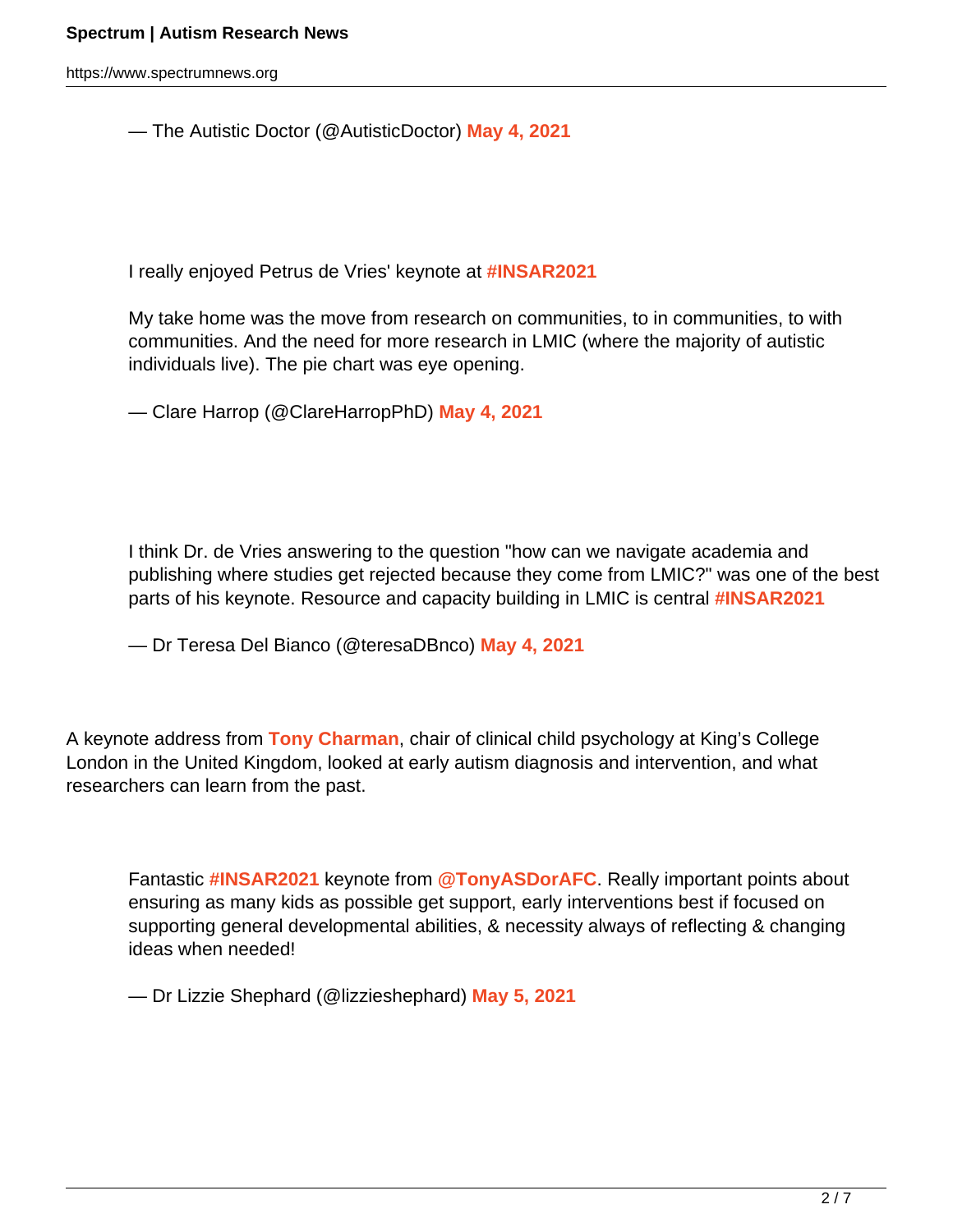Great **[#INSAR2021](https://twitter.com/hashtag/INSAR2021?src=hash&ref_src=twsrc%5Etfw)** talk by **[@TonyASDorAFC](https://twitter.com/TonyASDorAFC?ref_src=twsrc%5Etfw)** arguing for focus on wider NDD conditions rather than **[#autism](https://twitter.com/hashtag/autism?src=hash&ref_src=twsrc%5Etfw)** only, esp in young kids when specific diagnoses may not be reliable. We started this approach pragmatically in **[#Ethiopia](https://twitter.com/hashtag/Ethiopia?src=hash&ref_src=twsrc%5Etfw)**, interesting this applies to high-income contexts too

— Dr Rosa Hoekstra (@rosa\_hoekstra) **[May 5, 2021](https://twitter.com/rosa_hoekstra/status/1389959241839038464?ref_src=twsrc%5Etfw)**

Listening to Tony Charman Keynote **[#INSAR2021](https://twitter.com/hashtag/INSAR2021?src=hash&ref_src=twsrc%5Etfw)** and reflecting on how fortunate I was to work with him as a fledgling RA & struck by his point re 'negotiating' diagn. with parents over time as presentation changes- ASC not always present early and trajectories difficult to predict.

— Jess(ica) Graham (@jessig\_psych) **[May 6, 2021](https://twitter.com/jessig_psych/status/1390271256939876357?ref_src=twsrc%5Etfw)**

Many tweeted about the COVID-required virtual format of the conference.

Although virtual conferences can expand access to people far from the conference's location, **[Gail](https://twitter.com/gailalvares/) [Alvares](https://twitter.com/gailalvares/)**, a postdoctoral researcher at Telethon Kids Institute in Nedlands, Australia, wrote that this can actually be a drawback for people in far-off time zones.

It's a little frustrating as a registered attendee to not be able to participate in any of the live sessions, or any of the resulting conversations, until days later. Virtual conferences can be great, but more consideration needed for engaging those in varied timezones **[#INSAR2021](https://twitter.com/hashtag/INSAR2021?src=hash&ref_src=twsrc%5Etfw)**

— Gail Alvares (@gailalvares) **[May 5, 2021](https://twitter.com/gailalvares/status/1389747103853805570?ref_src=twsrc%5Etfw)**

**[Brianne Tomaszewski](https://twitter.com/britomaszewski/)**, assistant professor of psychiatary at the University of North Carolina at Chapel Hill, tweeted that the virtual format reminded her of a quote from a recent commentary in Autism Research, "**[A lost generation? The impact of the COVID?19 pandemic on early career](https://doi.org/10.1002/aur.2503) [ASD researchers](https://doi.org/10.1002/aur.2503)**."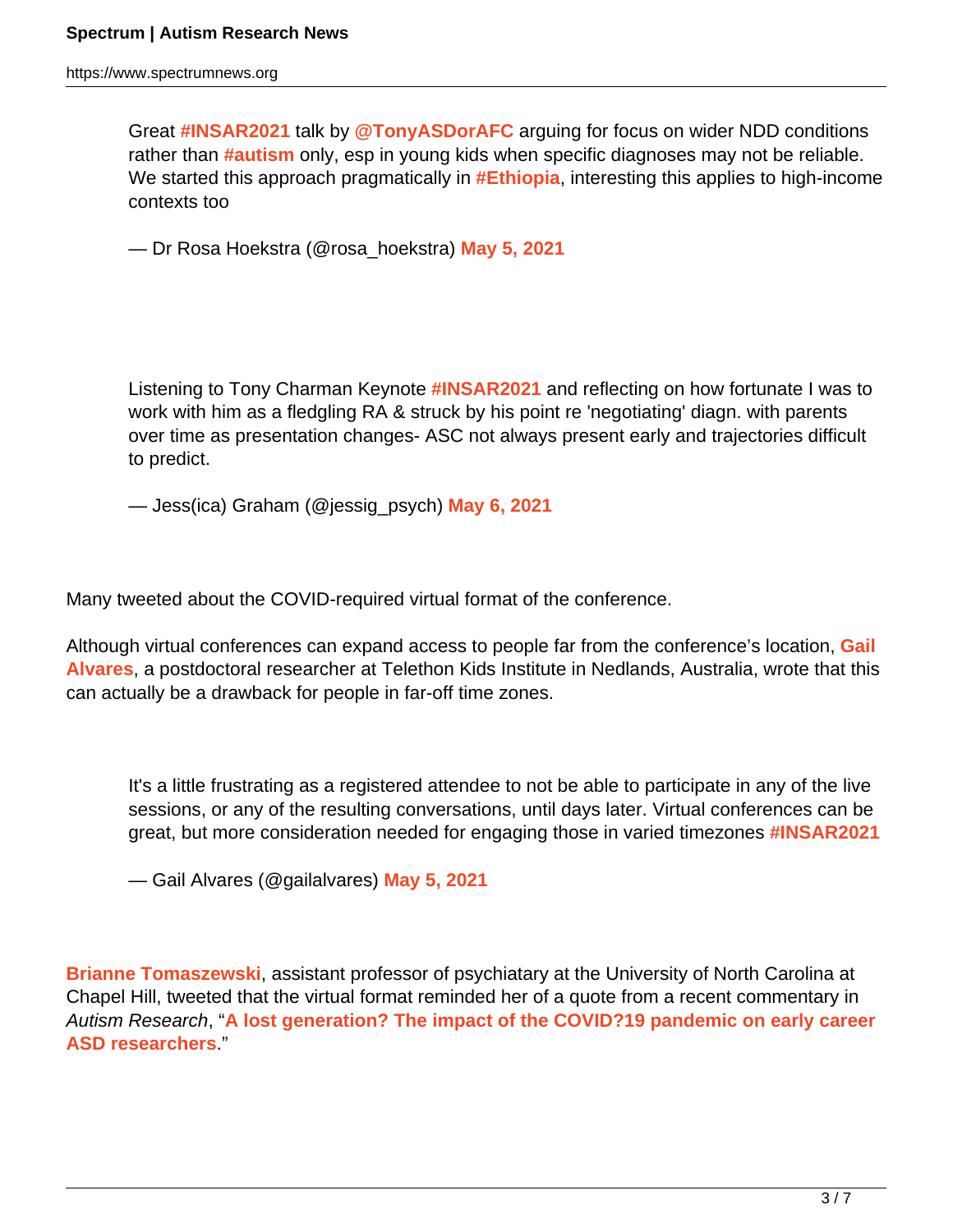Shout out during **[#INSAR2021](https://twitter.com/hashtag/INSAR2021?src=hash&ref_src=twsrc%5Etfw)** to **[@ClareHarropPhD](https://twitter.com/ClareHarropPhD?ref_src=twsrc%5Etfw)** commentary on pandemic impact. Feeling this during another virtual conference: "despite exhausting yourself and trying your hardest? you are falling short in both the spheres of work and home is magnified" **<https://t.co/mgIUtAlZc6>**

— Brianne Tomaszewski (@britomaszewski) **[May 4, 2021](https://twitter.com/britomaszewski/status/1389574036435308545?ref_src=twsrc%5Etfw)**

Many people also tweeted about INSAR's pre-recorded presentation format.

One pseudonymous attendee said the format is great for allowing panelists to answer questions as they come up during the presentation.

Pre-recorded science presentations so the presenter can answer questions in the comments live is my new favorite thing **[#MLLIA](https://twitter.com/hashtag/MLLIA?src=hash&ref_src=twsrc%5Etfw) [#INSAR2021](https://twitter.com/hashtag/INSAR2021?src=hash&ref_src=twsrc%5Etfw)**

— starpants (@mtn\_sky\_mtn) **[May 6, 2021](https://twitter.com/mtn_sky_mtn/status/1390122345545617412?ref_src=twsrc%5Etfw)**

But some of the panelists, like Monique Botha, research fellow at the University of Stirling in Scotland, were a little uneasy watching themselves give a recorded talk.

I am excited for our panel on stigma later at **[#INSAR2021](https://twitter.com/hashtag/INSAR2021?src=hash&ref_src=twsrc%5Etfw)** but god I miss just delivering a talk because the idea of watching myself give one makes me feel a little bit queasy ????

— Monique Botha #TransRights (@DrMBotha) **[May 6, 2021](https://twitter.com/DrMBotha/status/1390198462168326145?ref_src=twsrc%5Etfw)**

Although we can't go into the Twitter discussion of all the research presented at INSAR, we did want to highlight one thread from **[Noah Sasson](https://twitter.com/Noahsasson/)**, associate professor of behavioral and brain sciences at the University of Texas at Dallas. His tweets about research from **[Kilee DeBrabander](https://twitter.com/kmdebrabander)**, a graduate student in Sasson's lab, got a lot of engagement.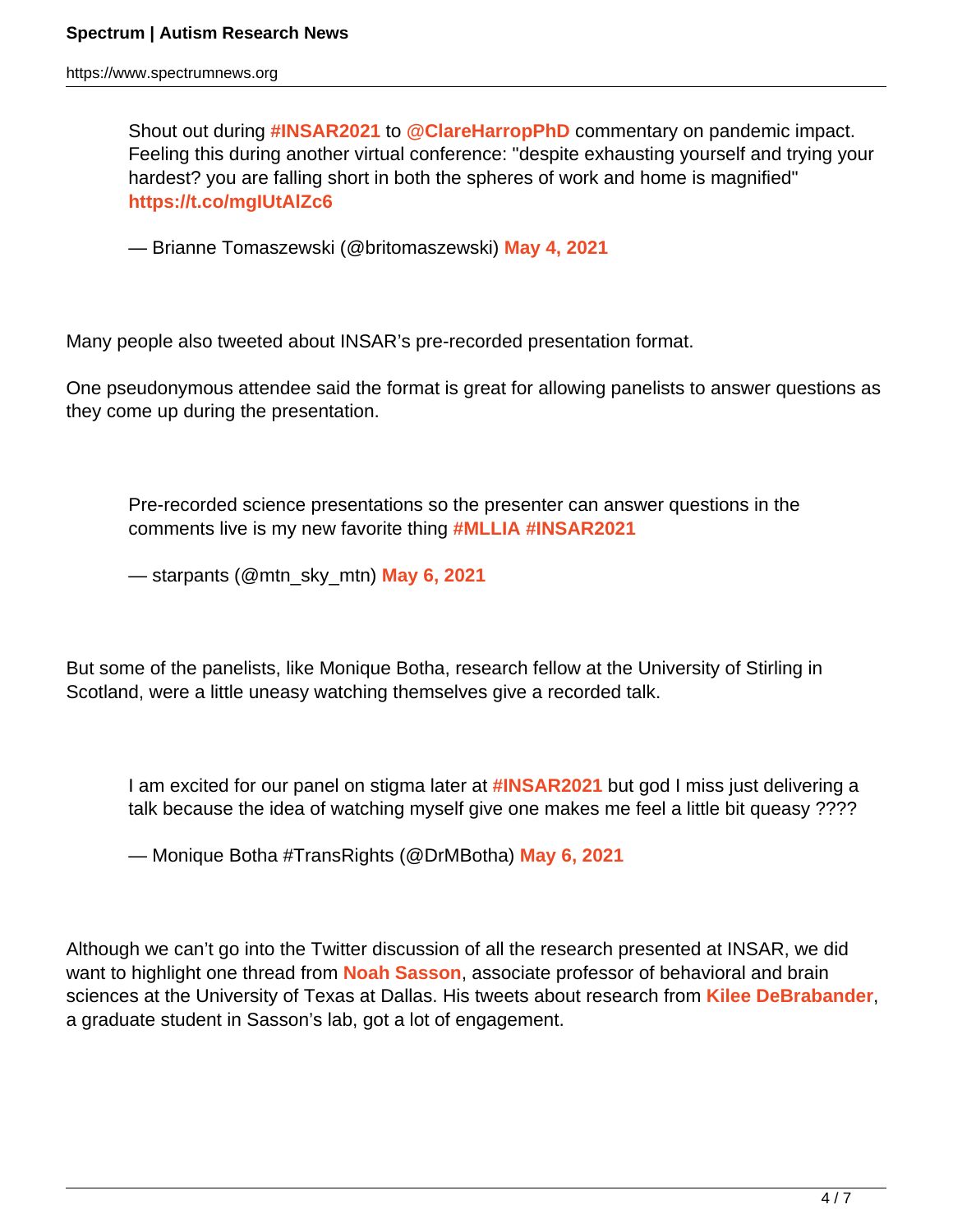https://www.spectrumnews.org

Very proud of **[@kmdebrabander](https://twitter.com/kmdebrabander?ref_src=twsrc%5Etfw)** for her **[#INSAR2021](https://twitter.com/hashtag/INSAR2021?src=hash&ref_src=twsrc%5Etfw)** poster "Autistic Adults Accurately Detect Social Disinterest in their Conversation Partners when Non-Autistic Adults Do Not". A????about our findings, which pretty clearly don't align with a social cognitive deficit model of autism! **[pic.twitter.com/a3wnjQ4ewI](https://t.co/a3wnjQ4ewI)**

— Noah Sasson (@Noahsasson) **[May 4, 2021](https://twitter.com/Noahsasson/status/1389632704954703874?ref_src=twsrc%5Etfw)**

The study focused on metaperception: a person's beliefs about how others perceive them. Autistic and non-autistic participants had a five-minute introductory conversation with another person. They were then asked to rate the quality of the conversation, as well as how their partner would rate it and whether they thought the person would want to talk to them again in the future.

Both autistic and non-autistic participants had difficulty predicting how their conversation partners viewed them.

However, only autistic adults accurately predicted when their partners wanted to interact with them again and when they didn't.

It turns out, people are really bad at this! All participants, not just autistic ones, had difficulty predicting how others viewed them.

However, only autistic adults accurately predicted when their partners wanted to interact with them again and when they didn't.

— Noah Sasson (@Noahsasson) **[May 4, 2021](https://twitter.com/Noahsasson/status/1389632708851249158?ref_src=twsrc%5Etfw)**

Sasson suggested that the results are a reminder of the weaknesses of the 'deficit model,' which posits that autism traits are problematic and that autistic people do not understand or want to relate to others. This framing has been **[criticized by neurodiversity advocates](https://researchportal.port.ac.uk/portal/en/publications/how-social-deficit-models-exacerbate-the-medical-model(b5d0e15a-f304-4e86-bd4e-97a6b3064ecc).html)** for pathologizing autism rather than recognizing the condition as a different way of thinking. The findings, he wrote, may even turn that model on its head and suggest that autism researchers need to examine how their own biases color their interpretations of study results.

But such an interpretation would reframe more accurate performance among autistic adults as a failure. A more impartial reading would be that autistic adults demonstrated intact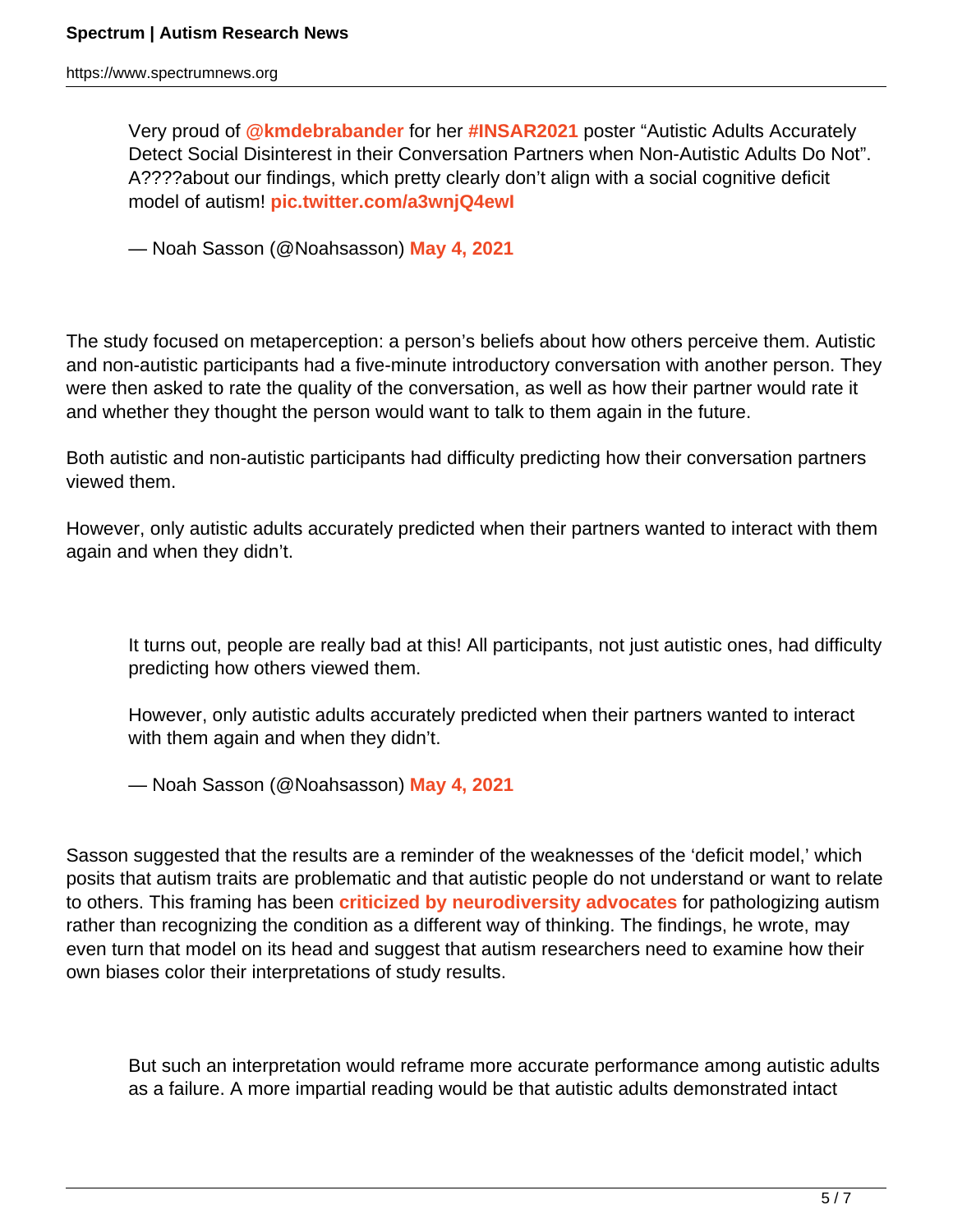https://www.spectrumnews.org

social cognition in this context and it was non-autistic people who showed a social cognitive deficit.

— Noah Sasson (@Noahsasson) **[May 4, 2021](https://twitter.com/Noahsasson/status/1389632712911331335?ref_src=twsrc%5Etfw)**

In a way, these findings are a litmus test of sorts for a type of autism research. How you interpret a difference in autism can depend on the priors, expectations, and beliefs you bring into the study. We as autism researchers should question these whenever we can. /end

— Noah Sasson (@Noahsasson) **[May 4, 2021](https://twitter.com/Noahsasson/status/1389632713808830469?ref_src=twsrc%5Etfw)**

**[Damian Milton](https://twitter.com/milton_damian/)**, a lecturer in developmental and intellectual disabilities at the University of Kent in the U.K., wondered about framing these results in the context of the **[double-empathy problem](https://www.spectrumnews.org/news/community-newsletter-a-double-dose-of-double-empathy-studies/)**. The double-empathy problem describes the difficulty two people with different life experiences have in empathizing with each other. For example, many non-autistic people blame the problems they have communicating with an autistic person on the autistic person, but research has shown that the difficulties actually come from both people.

Very interesting research. I'd thought about these methods in connection to autistic social lives / double empathy problem before, so really glad to see this work being done. **[#doubleempathy](https://twitter.com/hashtag/doubleempathy?src=hash&ref_src=twsrc%5Etfw) [@Noahsasson](https://twitter.com/Noahsasson?ref_src=twsrc%5Etfw) [@cjcrompton](https://twitter.com/cjcrompton?ref_src=twsrc%5Etfw) [@SueReviews](https://twitter.com/SueReviews?ref_src=twsrc%5Etfw)** take a look (nice clear poster too). **[#INSAR2021](https://twitter.com/hashtag/INSAR2021?src=hash&ref_src=twsrc%5Etfw) <https://t.co/BhzAN5zGgh>**

— Damian Milton (@milton\_damian) **[May 5, 2021](https://twitter.com/milton_damian/status/1389910440000557057?ref_src=twsrc%5Etfw)**

**[Debra Karhson](https://twitter.com/drdebah)**, a postdoctoral researcher at Stanford University in California and president of the Stanford Black Postdoc Association, tweeted, "I love how there is more and more research coming out that is starting to complicate the clinical view of **[#autism](https://twitter.com/hashtag/autism?src=hashtag_click)**."